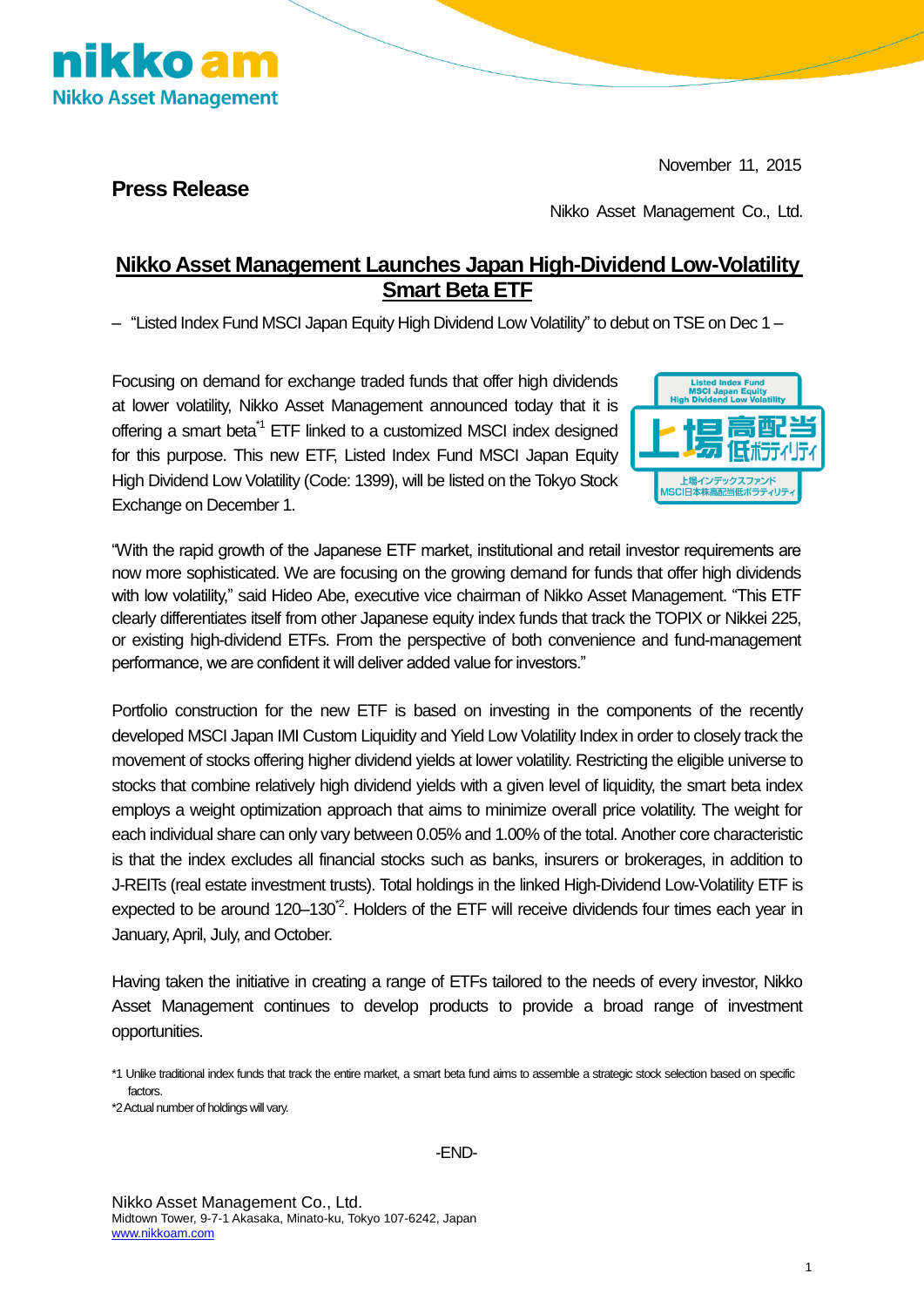

*Note: This material is an English translation of a Japanese announcement made on November 11, 2015. Although Nikko AM intended to faithfully translate the Japanese document into English, the accuracy and correctness of this translation are not guaranteed and thus you are encouraged to refer to the original Japanese document.*

*Please note that you cannot purchase any products mentioned in this press release if you are not a Japanese*  resident or if you hold nationality of a country where there are legal restrictions on their ownership. The *information referred to in this press release is for Japanese residents only. The information provided is designed for use by Japanese residents only and should not be relied on by residents of any other jurisdiction.*

| <b>Product Type</b>    | Open-end investment trust / Domestic / Equity / ETF / Index-type                   |
|------------------------|------------------------------------------------------------------------------------|
| <b>Listed Exchange</b> | <b>Tokyo Stock Exchange</b>                                                        |
| Date Listed            | December 1, 2015 (scheduled)                                                       |
| Security code          | 1399                                                                               |
| Trading Unit at the    | 10 units                                                                           |
| Exchange               |                                                                                    |
| <b>Trust Period</b>    | Unlimited (Launch date: November 30, 2015)                                         |
| <b>Closing Date</b>    | 8th of January, April, July, and October (every year)                              |
| <b>Dividends</b>       | In principle, all revenue from dividends, etc., arising from the trust assets will |
|                        | be paid as dividends, after deducting expenses, etc.                               |
|                        | *The payment of future dividends and dividend amounts cannot be                    |
|                        | guaranteed.                                                                        |

#### ■**Fund Outline for Exchange Trading**

#### ■**Outline of Fees, etc.**

Investors must bear the following expenses:

 $\leq$  Fees charged at the time of trading at the Exchange $>$ 

Trading Fees: Fee as determined by the distributor. Inquire with the distributor for details.

 $\leq$  Fees and expenses charged indirectly through the trust assets (i.e. paid by the Fund) $>$ 

- Trust Fees: An amount no greater than the fund's net asset value multiplied by 0.378% (pre-tax 0.35%) per annum as calculated on a daily basis.
- Other Expenses: Expenses for creating and delivering prospectuses, accounting expenses (including outsourcing fees), audit costs, listing fees and index royalties, will be paid out of the fund's trust assets with an amount reached by multiplying an annual rate of no greater than 0.1% on the fund's daily net asset value.

Brokerage commissions on securities in the portfolio, interest on advances, and fees related to securities lending are paid out of the fund's trust assets each time they are incurred (in the case of securities lending, the amount reached by multiplying 0.54\*(0.5 before tax) on the lending fee).

\*The rate or maximum amounts applicable to brokerage commissions on securities in the portfolio and other expenses cannot be disclosed in advance because the actual amount will vary depending on the state of the assets managed.

- The total amount of fees charged to the fund will vary depending on the length of investment period and other factors. Therefore, we cannot give a specific total.
- \* For more detail, please refer to the investment trust explanatory document (prospectus distributed in advance of subscription).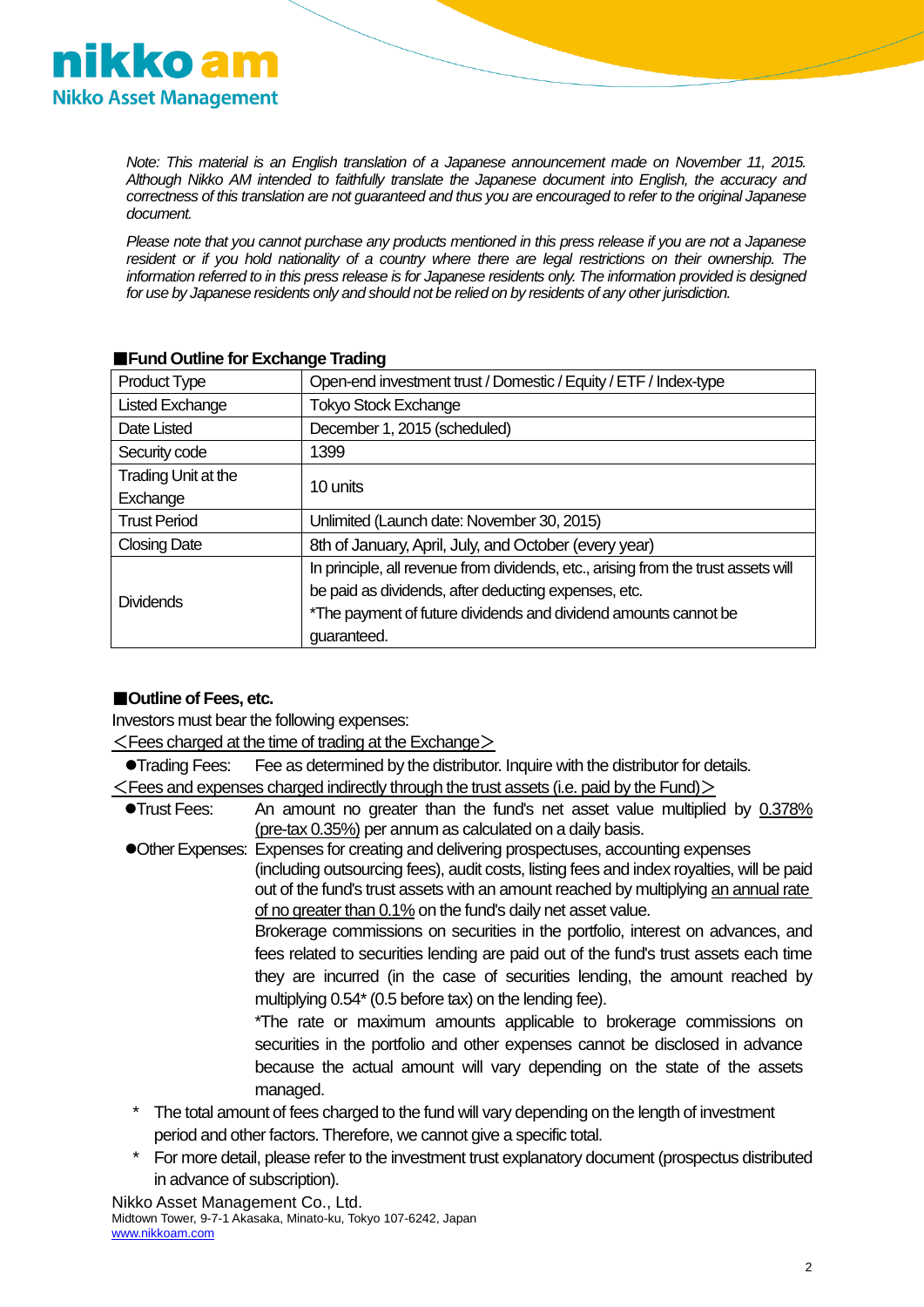

#### ■**Fund Outline**

[**This is applicable to direct subscriptions and redemptions of the fund, and not applicable to those investors who trade on the exchange.]**

| <b>Subscription Cut-off Time</b> | In principle, it shall be no later than 3:00 p.m. on any business day of the |
|----------------------------------|------------------------------------------------------------------------------|
|                                  | distributor.                                                                 |
|                                  | *Deadlines may vary, therefore please contact your distributor for more      |
|                                  | details.                                                                     |
| <b>Trading Value</b>             | NAV as of the business day following the application date.                   |
| <b>Trading Unit</b>              | The integer multiple of the NAV of the day the acquisition application was   |
|                                  | received minus the market value of the unit stock.                           |
| <b>Conversion Value</b>          | NAV on the day the redemption application is received                        |
| <b>Conversion Unit:</b>          | The minimum number of units that can be requested for conversion is the      |
|                                  | integer multiple of the number of units determined by the asset manager.     |

 $\leq$  Fees charged at the time of acquisition and conversion  $\geq$ 

Subscription Fees: Fee as determined by the distributor. Inquire with the distributor for details. Furthermore, an amount equivalent to the consumption tax levied on said fees will be included.

Conversion (physical exchange) Fees: When a beneficiary places a conversion request or purchases beneficiary rights, the distributor may collect fees that it has determined as well as the amount equivalent to the consumption tax levied on said fees. \* Inquire with the distributor for details.

Amount Retained in Trust Assets: Not applicable.

 $\leq$  Fees and expenses charged indirectly through the trust assets (i.e. paid by the Fund) $>$ 

| $\bullet$ Trust Fees: | An amount no greater than the fund's net asset value multiplied by 0.378%                |
|-----------------------|------------------------------------------------------------------------------------------|
|                       | (pre-tax 0.35%) per annum as calculated on a daily basis.                                |
|                       | • Other Expenses: Expenses for creating and delivering prospectuses, accounting expenses |

(including outsourcing fees), audit costs, listing fees and index royalties, will be paid out of the fund's trust assets with an amount reached by multiplying an annual rate of no greater than 0.1% on the fund's daily net asset value.

> Brokerage commissions on securities in the portfolio, interest on advances, and fees related to securities lending are paid out of the fund's trust assets each time they are incurred (in the case of securities lending, the amount reached by multiplying 0.54\*(0.5 before tax) on the lending fee).

\*The rate or maximum amounts applicable to brokerage commissions on securities in the portfolio and other expenses cannot be disclosed in advance because the actual amount will vary depending on the state of the assets managed.

- The total amount of fees charged to the fund will vary depending on the length of investment period and other factors. Therefore, we cannot give a specific total.
- For more detail, please refer to the investment trust explanatory document (prospectus distributed in advance of subscription).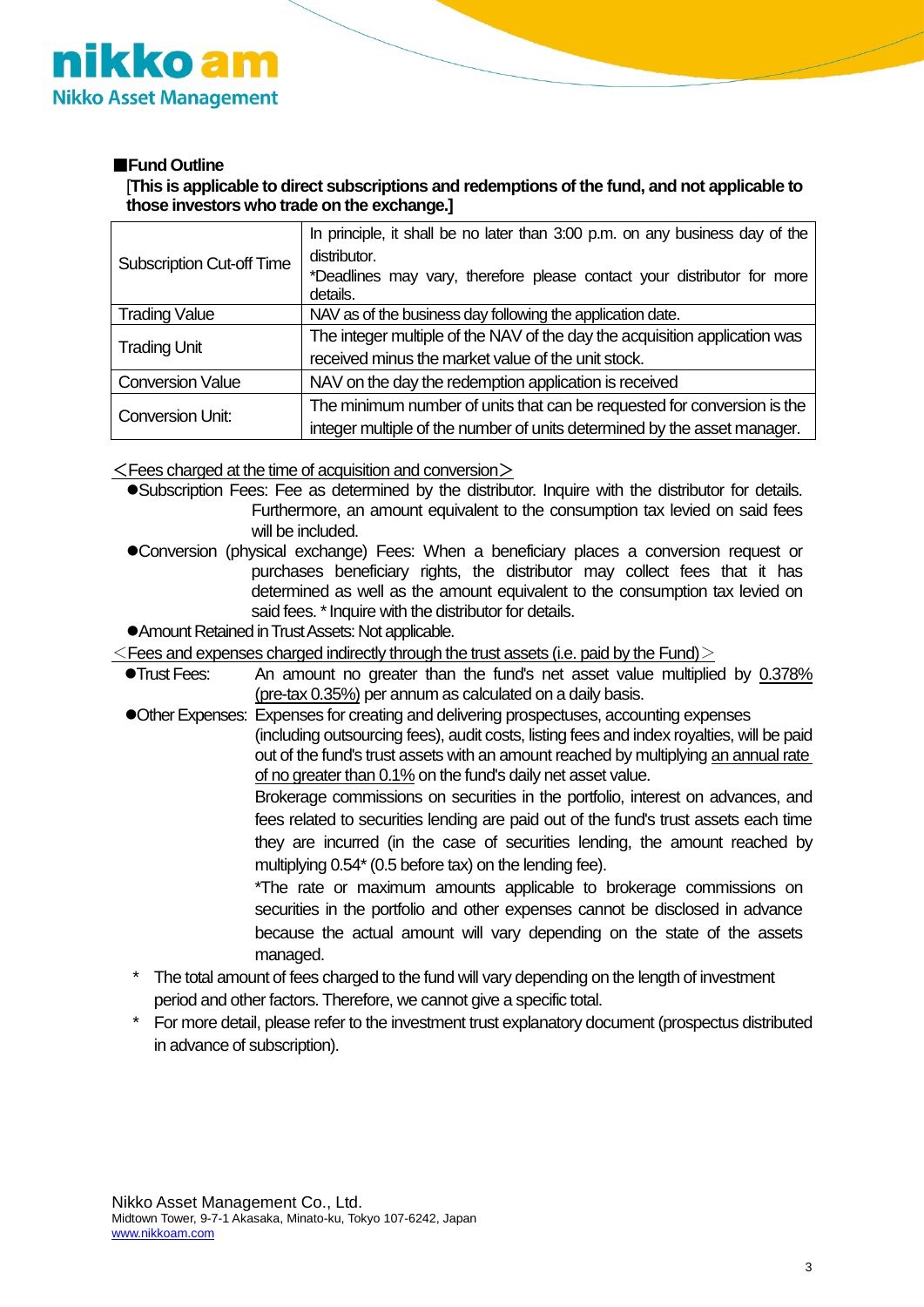

### ■ Risk Information

Invested principal is not guaranteed and may incur losses where the value of your investment principal will fall below par as the result of a decline in the NAV. All gains and losses from the management of the fund belong to the investor (beneficiary). This fund also differs from bank deposits.

Stocks are the main investment instrument of this fund. Thus, decreases in the prices of stocks, as well as declines in the financial standing of bond issuers or their earnings, can cause drops in the NAV that may incur losses.

[Price Fluctuation Risk] [Liquidity Risk] [Credit Risk][Securities Lending Risk]

\*Factors for NAV fluctuation are not limited to those explained above.

#### ■ Other Matters to Consider

- These materials were prepared for the purpose of providing information on "Listed Index Fund MSCI Japan Equity High Dividend Low Volatility" offered by Nikko Asset Management and promoting investors' understanding of this fund.
- The provisions stipulated in Article 37-6 of the Financial Instruments and Exchange Act (the cooling-off period) do not apply to transactions of the fund.
- Unlike bank deposits or insurance policies, investment trusts are not protected by the Deposit Insurance Corporation or the Insurance Policyholders Protection Corporations. In addition, when purchased from registered financial institutions such as banks, investment trusts are not eligible for payments from the Japan Investor Protection Fund.
- In accordance with the provisions of Article 5 of the Financial Instruments and Exchange Law (Act No. 25 of 1948), Nikko Asset Management filed a security registration statement with the Head of the Kanto Local Finance Bureau on November 11, 2015 and it will become effective as of November 27, 2015. The content of the statement may be subject to change before becoming effective.
- Any profit or loss derived from the management of investment trusts belongs to all the beneficiaries. Please read the related contract prior to investing in the funds.

#### ■**Management Company and Other Related Companies**

| Management Company: | Nikko Asset Management Co., Ltd.                                       |
|---------------------|------------------------------------------------------------------------|
| Trustee:            | Sumitomo Mitsui Trust Bank, Limited (Sub-Trustee: Japan Trustee        |
|                     | Services Bank, Ltd.)                                                   |
| Distributor:        | Please contact below to inquire about distributors.                    |
|                     | Nikko Asset Management Co., Ltd.                                       |
|                     | Website: http://www.nikkoam.com/                                       |
|                     | Call Center: 0120-25-1404 (9a.m. - 5p.m., excluding Saturdays, Sundays |
|                     | and public holidays)                                                   |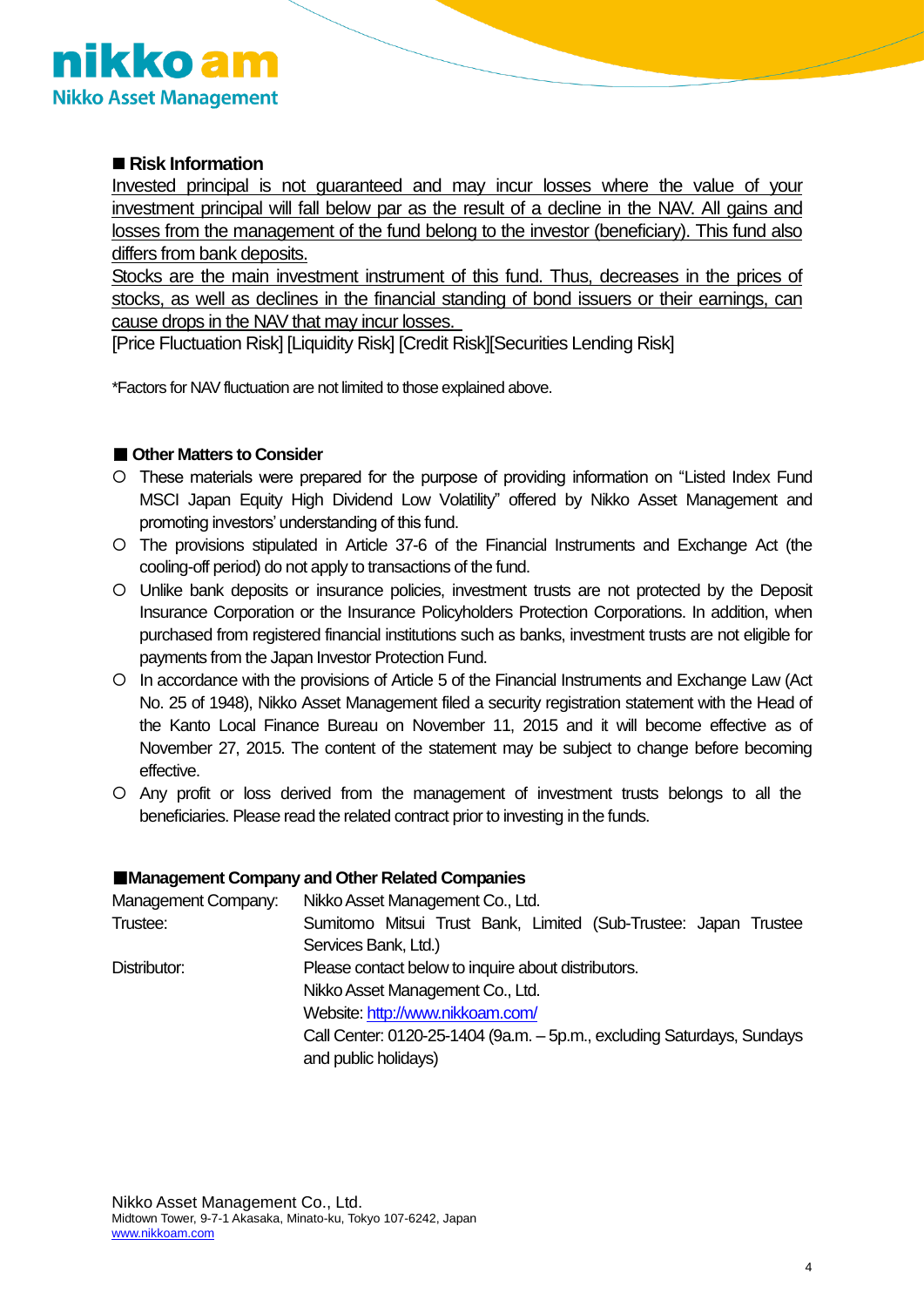

#### ■**MSCI Japan IMI Custom Liquidity and Yield Low Volatility Index**

This Fund is not supported, sold, or promoted by MSCI Inc. (hereinafter referred to as the "MSCI"), its affiliated companies, information provider, and other third parties who were involved or related in edit, calculation, or creation of MSCI index (hereinafter referred to as the "MSCI related companies"). MSCI index is an exclusive property of MSCI. Name of MSCI and MSCI index is a service mark of MSCI and its affiliated companies, and Nikko Asset Management Co., Ltd. has been licensed to use it for a specific purpose. MSCI related companies make no representation or warranty, expressed or implied, to the owners or issuing company of the Fund or any other members or organizations regarding the suitability of investing in funds generally or in the Fund particularly or the ability of MSCI index to track return of the corresponding stock markets. MSCI or its related companies are licensers of MSCI index which were determined, edited, calculated by MSCI regardless of specific trade marks, service marks or names, and the Fund or issuing company, owner and other members or organizations of the Fund. MSCI related companies are not responsible for considering the requests of issuing company or owner of the Fund, or other members or organizations when determining, editing and calculating MSCI index. MSCI related companies are not responsible for or has participated in the determination of the timing of, price at, or amount of the Fund to be issued or in the determination or calculation of the equation by which the Fund to be converted into cash. MSCI related companies are not under any obligation to or take responsibility for the issuing company or owner of the Fund, or other members or organizations regarding management, marketing, or subscription of the Fund.

MSCI obtains information required for calculation and use of MSCI index from the sources they think are reliable. MSCI related companies do not guarantee of the originality, accuracy or completeness of MSCI index or its data included. MSCI related companies do not guarantee, expressed or implied, the result obtained by the use of MSCI index or its data included by the issuing company or owner of the Fund or other members or organizations. MSCI related companies are not responsible for error, omission or discontinuation of MSCI index or its data included. MSCI related companies do not guarantee, expressed or implied, the accuracy of MSCI index and its data included. MSCI related companies expressly disclaim all the warranty regarding the suitability of market characteristics or special purpose concerned. Without limiting any of the foregoing, MSCI related companies are not responsible for any direct, indirect, special, punitive, or consequential damages, and all other damages (including lost gains), even if notified of the possibility of such damages.

No purchasers, distributors or owner or other members or organizations of the Securities, the Product, or the Fund can use or mention MSCI's name, trademark or service mark for the purpose of sponsor, endorsement, sales, or sales promotion of the Securities without asking MSCI beforehand whether MSCI's approval is required. Members or organizations cannot mention the relationship with MSCI without obtain written approval from MSCI beforehand.